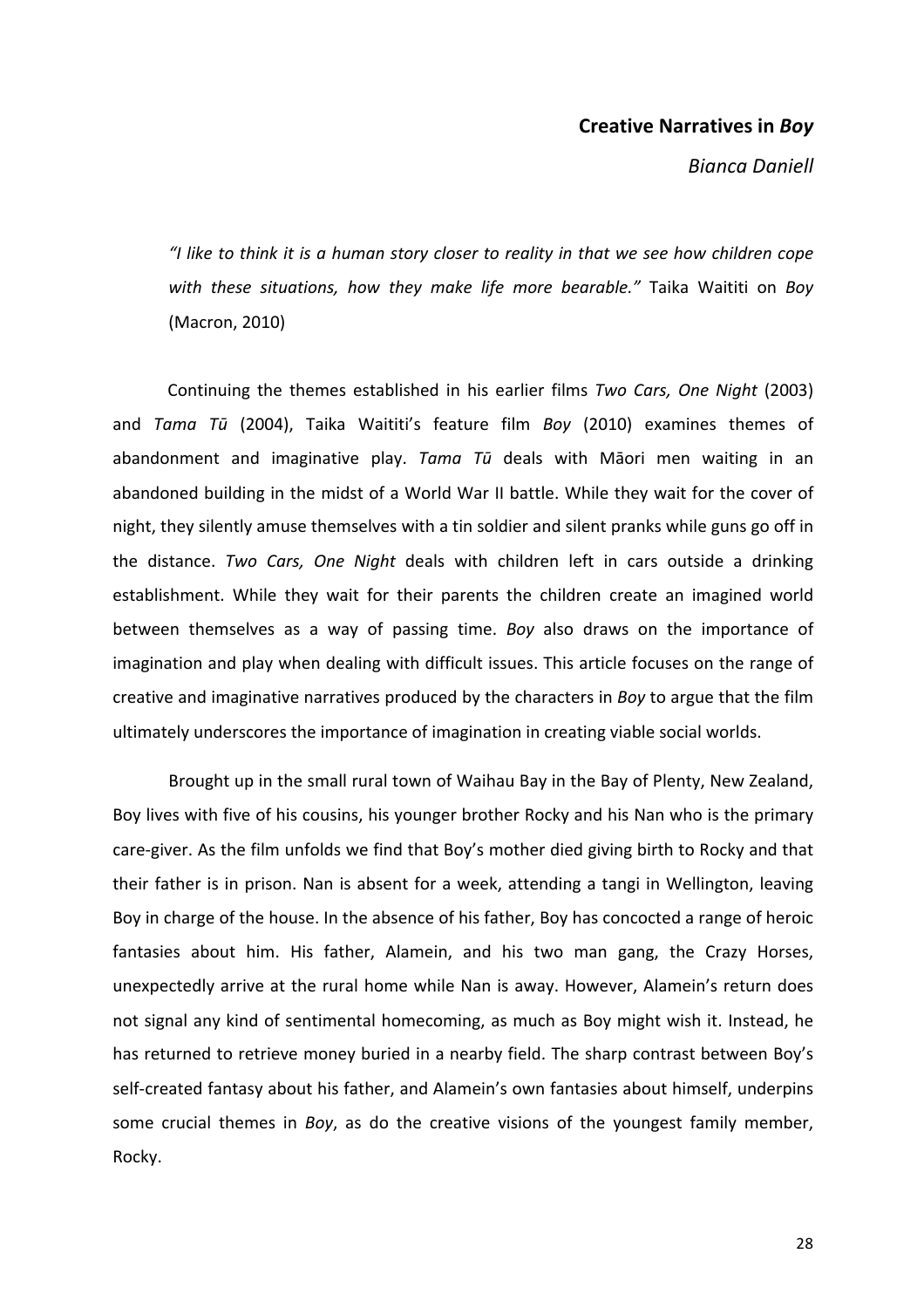The film starts with Boy's direct address to camera and leads the audience through a montage of moments from Boy's "interesting world" which includes his favourite person (Michael Jackson), his impressively talented father, and his Nan, brother and cousins. As soon as Boy makes mention of his father, editing and cinematography signal a sequence of fantasies with Boy's voice-over saying:

I'm named after my dad. He can dance as good as Michael Jackson. He's a master carver. deep sea treasure diver, soldier, captain of the rugby team and he holds the record for punching out the most number of people with one hand.

Boy's enthusiastic portrayal of his father sets up the audience's expectations, expectations which are then continually undermined by the actual presence of Alamein. From the start then, Boy's ability to craft a fantastical image of his father helps manage more troublesome and complex social relations.

Boy's wishful perspective of his father is underscored through filmic language, including lighting, close ups and photo montage sequences. Boy creatively understands and manipulates his own narrative by using various materials from popular culture. Two sequences in particular demonstrate how the film underscores the power of popular culture and imagination to act as a buffer against more unsavoury realities. When Alamein gets drunk and obnoxious at a party, Boy turns this moment into a scene from Jackson's *Billie* Jean video (1983). The camera moves in close up on Boy's face, and lighting signals a dreamlike sequence is about to take place. Alamein's gang patch and leather jacket costume is transformed into a short-legged leather pants, white shirt and jacket ensemble, complete with white socks and leather loafers. The shed which hosts the party is transformed into the neon brick pathway from Jackson's video and Alamein subsequently acts out iconic Jackson moves in slow motion as Boy looks on in admiration before the scene fades to black. The second overt reference to Jackson music videos comes in the hotel sequence when members of a local gang attack Alamein and his gang for stealing their marijuana. Boy watches the encounter at a distance and from the safety of a car. Again, lighting and music signal a shift into a fantasy realm as the gang conflict turns into a scene from Jackson's *Beat* It video (1983). However, where the earlier sequence faded to black, this fantasy sequence is interrupted by the harsh reality of Alamein being doused in beer and beaten up by the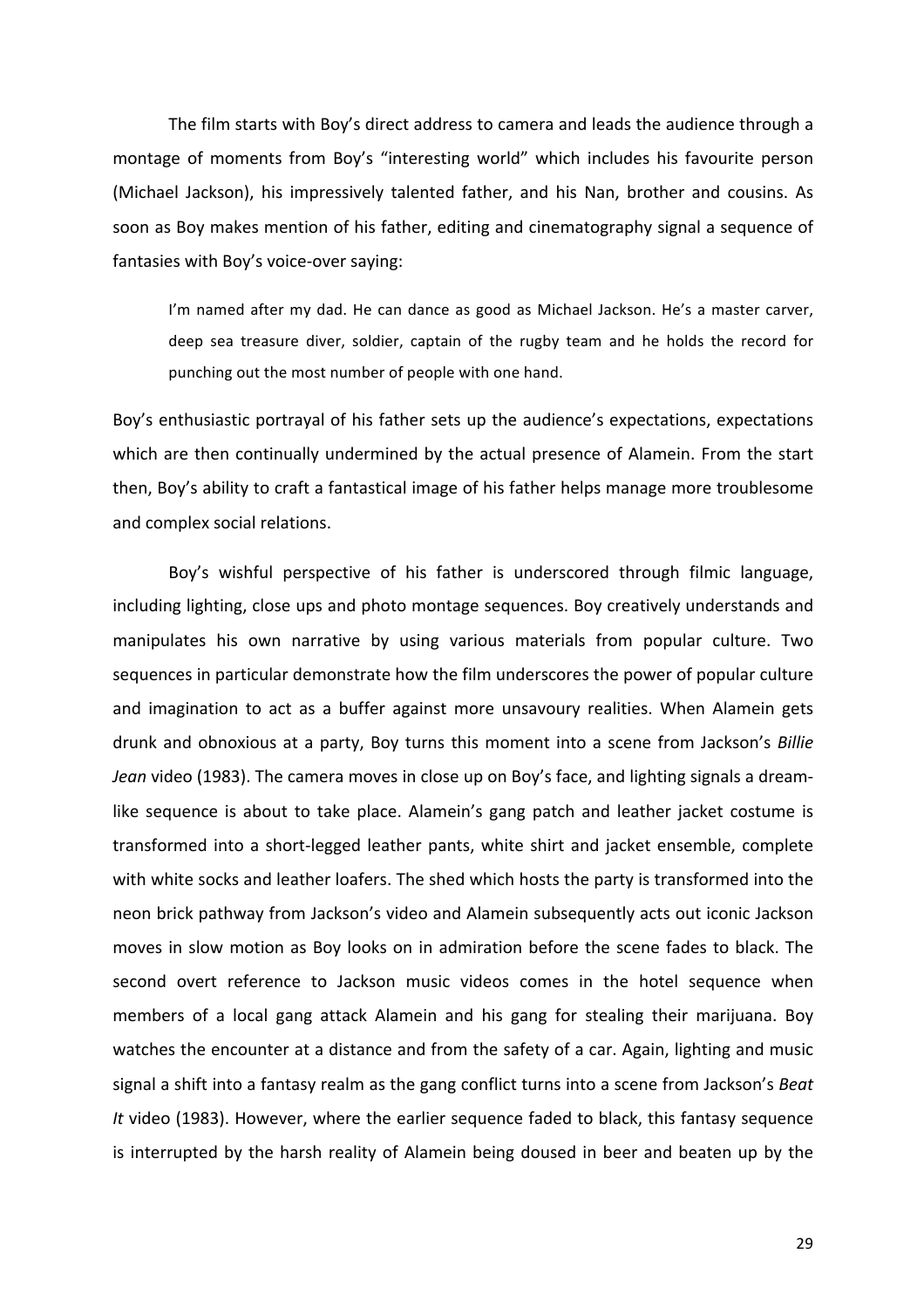rival gang members. This is the last time that Boy makes reference to Jackson in relation to his father. This scene ends with Alamein running over Boy's pet goat, Leaf, and Alamein's promise to take Boy to see Jackson live.

Boy filters material from already-made narratives in order to make sense of the world around him; not because he is incapable of understanding his experiences, but as a means of empowering himself in a situation of vulnerability. As an audience, we see shots of Boy recognising the significance of his situation. However, we also recognise him accessing his imagination during traumatic scenarios to create a familiar narrative that reframes a positive outcome. Where filmic strategies overtly signal Boy's fantasy sequences, Alamein's imaginary world is less obviously signposted.

If Boy's introduction to his father sets up audience expectations that we might enjoy meeting a hero, the actual onscreen presence of Alamein presents a very different picture. Fresh from prison, with a 'gang' of two others, Alamein has particular fantasies about himself that are at odds with actual social encounters. At moments he frames himself in relation to Boy as a renegade Shōgun samurai warrior, and at other moments he begs his mother for money. He claims to have a way with the girls but his advice to Boy in relation to Boy's crush on Chardonnay goes horribly wrong. In many ways the character of Alamein conforms to what Vivien Silvey has described as "permachild" characters which are, "adults who continue to behave like adolescents" (2008). Alamein is frozen as a permachild throughout most of the film. We see this clearly illustrated through the relationship he develops with Boy, taking on the role of a friend rather than a role model father figure, even to the extent of saying to Boy, "Can you stop calling me Dad? It sounds weird".

There are no animated drawings or montage sequences to signal Alamein's permachild mentality. Instead, Alamein's fantasies are embedded within the diegesis of the film, and are not often directly addressed to the audience but instead towards other filmic characters. The only time we do see Alamein obviously digress out of reality into the fantasy realm is when he performs for the boys with a sparkler. Fantasy is signalled to the audience by the traces left behind by the sparkler pictures. However, most of Alamein's fantasy sequences translate as being more embedded as a character trait than a process to be read in the fantasy realm of the film; thus making his childish and often belittling treatment of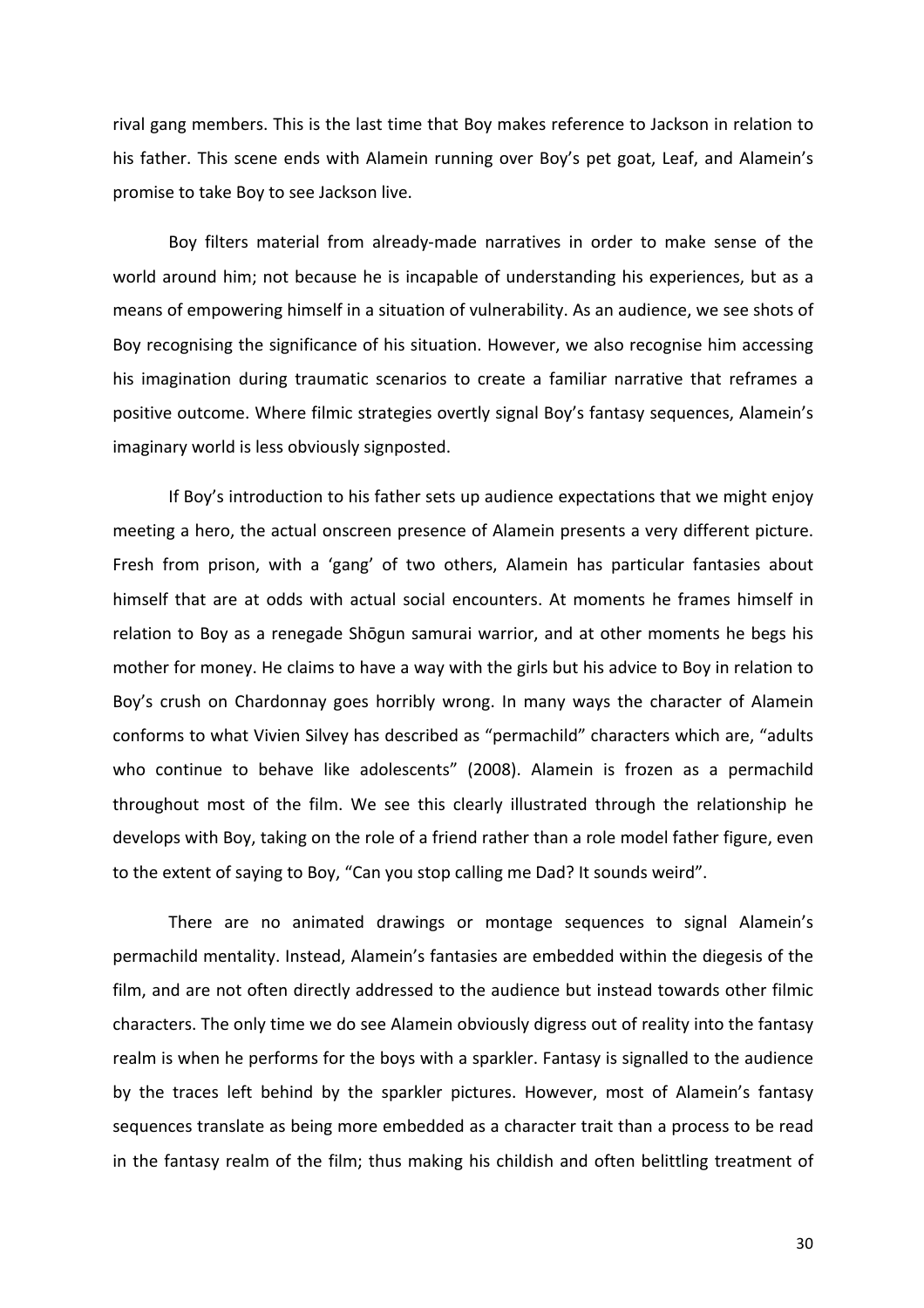other characters harder for the audience to forgive. While his absence from Boy and Rocky's lives may have cemented this fantasy world for Alamein, his face-to-face encounters with his children ultimately wake him up to the reality of his actions, even while any sustained sense of character transformation remains questionable.

Alamein's childish behaviour often makes direct connections to popular culture. At one moment in the film Alamein acts out one of his own fantasies, drawn from the popular 1980s US television series *The Dukes of Hazzard* (1979-85). On leaving Boy at the shop with his friends, Alamein decides to jump into the driver seat window of his car instead of simply opening the door. As he does he says under his breath, "Dukes of Hazzard". His attempt to re-enact a popular scene from a TV series is awkward and unimpressive because he takes too long, grazing the car horn on his way in. This action of jumping into the car, while providing comedic relief, also shows how Alamein still views himself as a child  $-$  small enough to fit through a car window, trying to impress other children and demanding embarrassing attention. The materials that create Alamein's fantasy sequence mirror some of the qualities of Boy's fantasy constructs. The use of popular culture references suggests that Alamein may have resorted to a similar method as Boy, to escape trauma in his own past.

Where Boy's fantasy sequences include re-enactments of music videos or photomontage sequences (of Boy and Alamein riding dolphins, drinking cocktails, in tuxedos) and Alamein's fantasies are part of his characterisation, Rocky's creative sequences are most often depicted by animated colour pencil drawings. Our first example of this is in the opening sequence when Boy introduces his brother Rocky, who wanders along a road while a school bus passes by. As the children onboard shout out to him and throw things, Rocky reaches out his hand and an animated colour pencil drawing depicts the bus exploding and careening off the road. Another animation sequence includes a drawing in menacing black, of car headlights turning into three sets of staring eyes, which cues the arrival of Alamein and his gang of two in a car late at night. Rocky's drawings signal a child-like perspective on the world where a dead mouse can turn into a bird that flies away and where a crying house turns into a rampaging father-figure.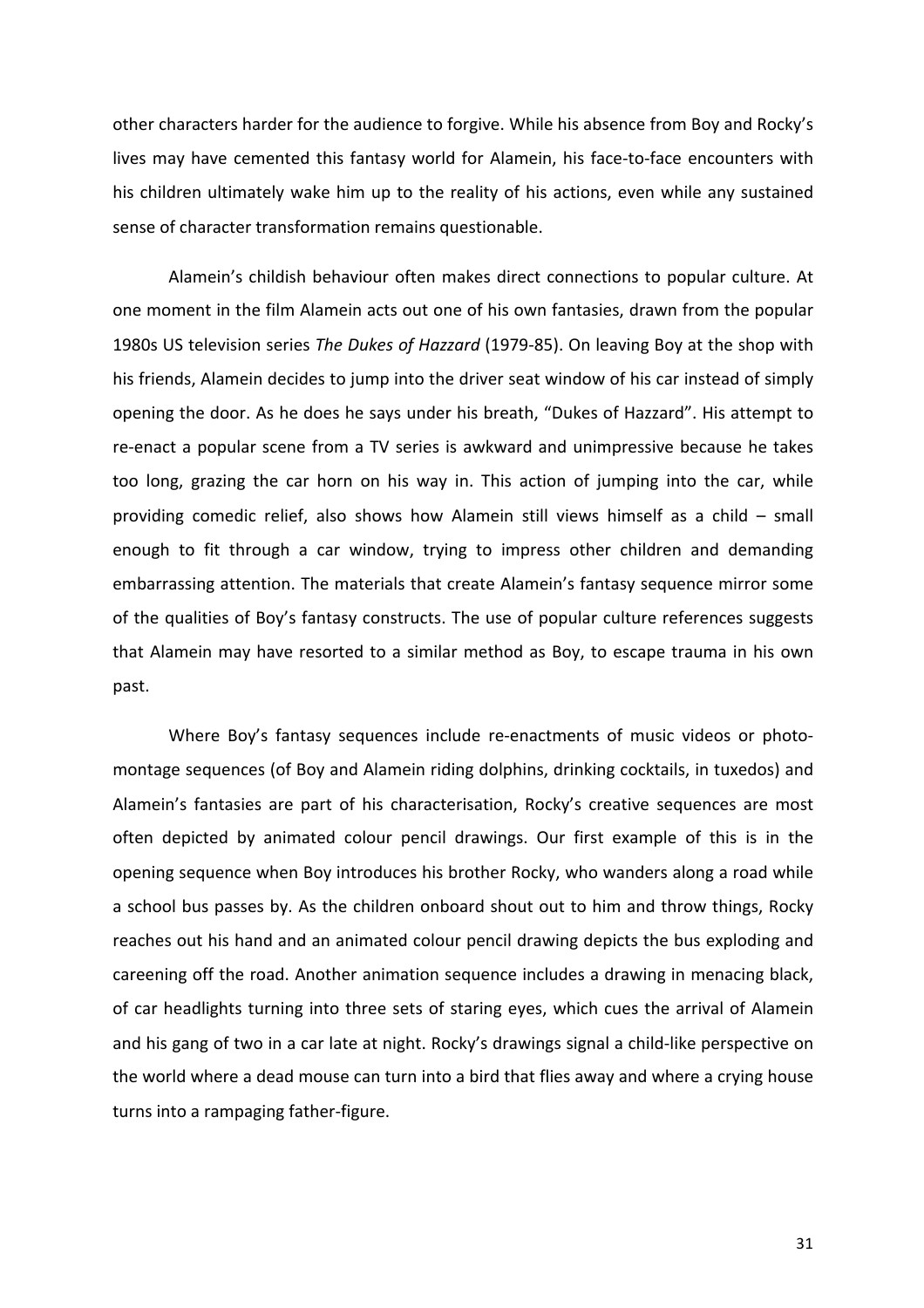Rocky imagines he has super powers because he feels responsible for the death of his mother, who passed away while giving birth to him. The use of coloured pencil drawings suggests that Rocky's fantasy world is still very much uncharted. He is still of an age where influences of media and popular culture are not as prominent and where, perhaps, insights from the world around him help shape his reading of situations. That is to say, Rocky's fantasies often reflect the danger of situations as opposed to the hopeful optimism we see in Boy's fantasies. Directed towards the absent mother-figure (and his guilt over her death), Rocky's fantasy life ultimately offers a space for reconciling the differences between Alamein and Boy.

As we have seen, all three characters have a creative fantasy life that helps the family negotiate relations with one another. Yet these forms of negotiation come to a head when Alamein's gang abandons him and Boy's image of Alamein as Jackson is disturbed by Alamein's defeat at the hotel and the subsequent death of Leaf. After these events, Boy gets intoxicated on beer and marijuana and recollects scenes from his childhood with his mother, without any presence of Alamein. Boy returns to the shed to confront Alamein with the goat-eaten money and Alamein's absence as a parent.

Interestingly, this climax in narrative tension between Boy and Alamein comes after Rocky has dressed up as a superhero/E.T.-figure and has attempted to bestow healing powers upon Alamein using a sparkler and his magic powers. As Rocky apologises to Alamein for, "what I did to mum", Alamein reaches out to him  $-$  to comfort him or to admonish him, it is not clear. Boy walks into the garage while Rocky is being held by Alamein. Boy protects his little brother, putting himself physically in the line of fire by pushing Rocky out of the way and telling Alamein to, "leave him alone". Boy then shows his father the remains of the buried money. As Alamein begins to react, Boy slaps him and continues to physically throw himself upon him aggressively saying, "You weren't there". This is the first time we see Alamein pay attention to Boy as his own child without getting caught up in his own fantasies about himself.

Each character's ability to fashion creative narratives about themselves and each other, signals another theme of *Boy*; the dual-edged nature of the notion of potential. An early scene explicitly addresses the theme of potential. An incident in the classroom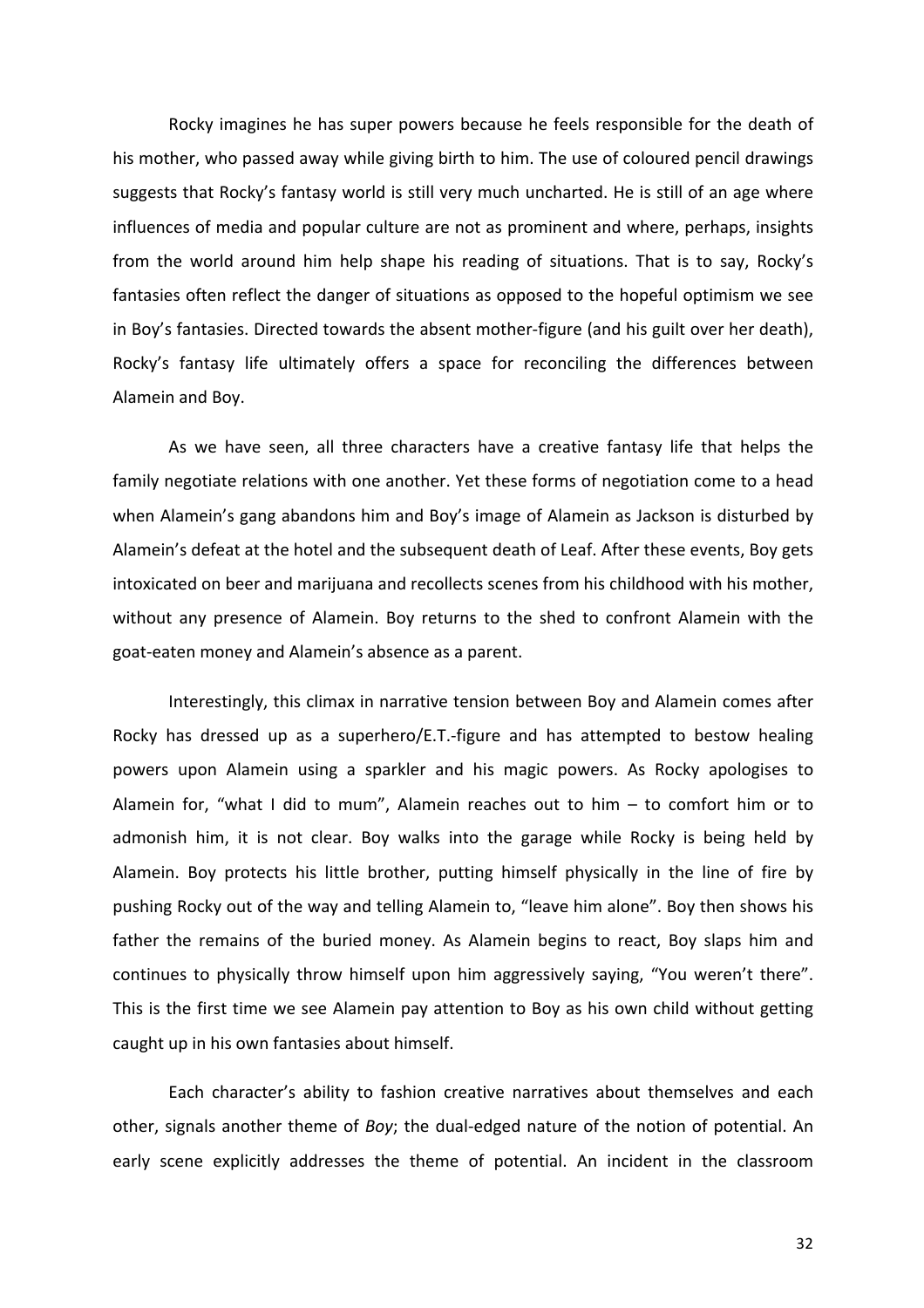following Boy's class presentation leads to an after-school detention where a teacher, Mr Langston, tells Boy, "Looks like we might have an orator on our hands". Boy doesn't understand what Mr Langston means until the teacher explains the term "kaiwhaikōrero". The reference to whaikorero signals the power of narrative constructs. Furthermore, Mr Langston draws a connection between Alamein and Boy by describing Alamein as, "full of potential", when he was at school, just like Boy. This scene prefigures the subsequent narrative development when Boy mimics his father and thus signals the risk that he will turn out to be as self-deluded as Alamein when he grows up. This scene between Langston and Boy has an ironic dimension. Langston gives Boy some positive feedback by saying that Boy has the potential to become a great storyteller. However, when Boy asks the teacher what "potential" means, Langston refuses to tell him because the school day has finished and he says, "It's 3:30 mate, I'm off duty". This is where we see the injustices of Boy's situation and his need to find some kind of control in a world where things are often out of his hands.

The link between whaikōrero, storytelling and potential are ideas Waititi embraces himself.<sup>1</sup> In one particular interview Waititi makes reference to Cliff Curtis's investment in encouraging Māori creative talents. As Waititi notes:

[Curtis is] trying to put something back into the community and foster creativity among Māori, because Māori are pretty amazing storytellers – culturally we have a strong oral and storytelling tradition and we've lost that a bit over the years. (2005, 75)

Considering this extra-textual material, we can see the theme of creativity in *Boy* as linking to more traditional skills of oratory and storytelling and thus the positive potential of Boy's imaginative life. Where we see this idea of creative oratory and potential illustrated most explicitly in the film, is through the sparkler motif that continues throughout and which functions as a healing motif between various parties.

The introduction to the sparkler occurs on Alamein's arrival with the Crazy Horses, when he gives the children what appear to be stolen gifts, as they are all largely inappropriate for children. He gifts a box of sparklers to Boy after presenting a fantasy of his

 

 $<sup>1</sup>$  Aaron Lister argues that "Waititi himself is an expert storyteller. Much of his work taps into and</sup> celebrates the power of film as a medium for contemporary storytelling". See Pivac (307).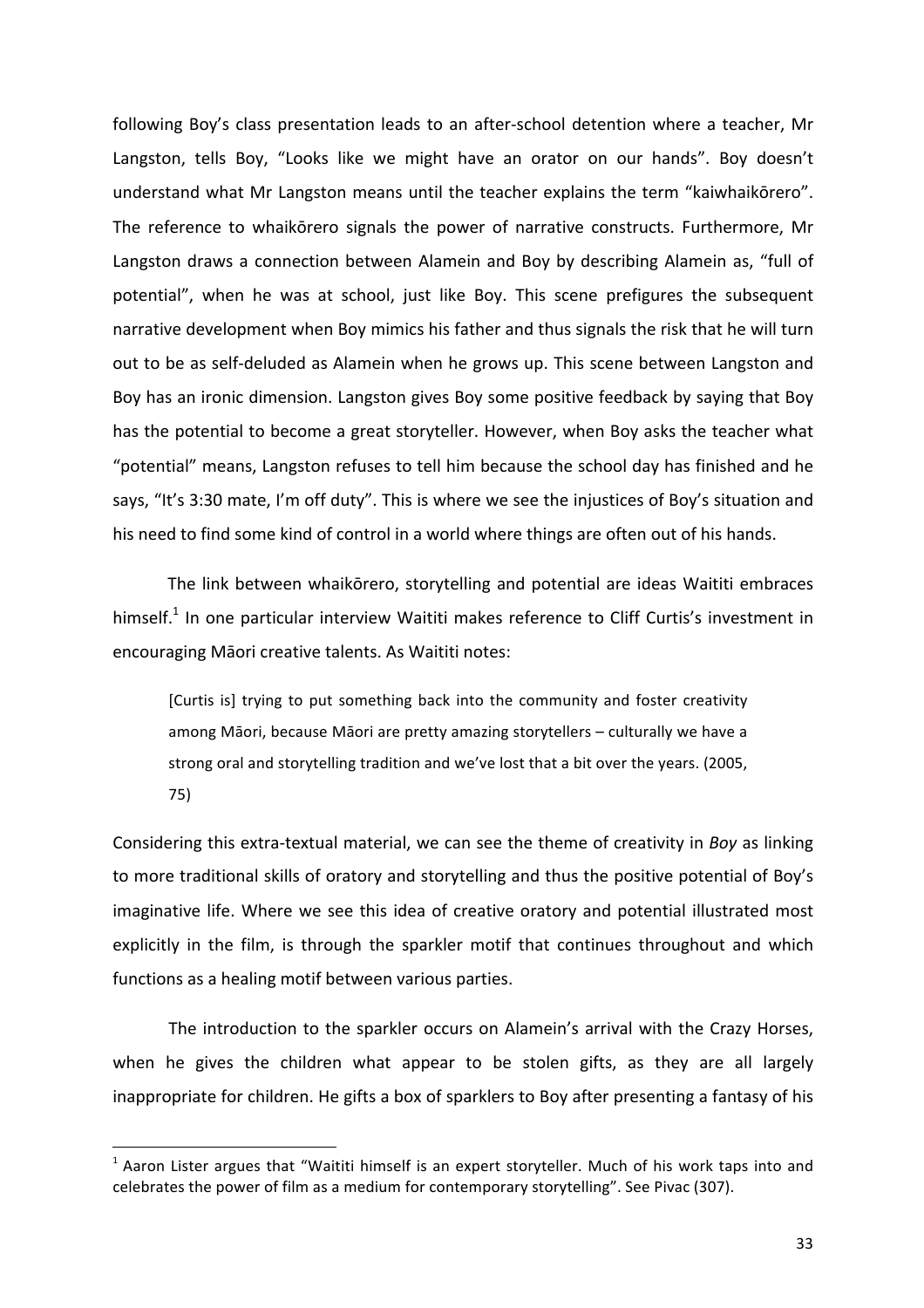own. This is where we see Alamein engage in his own fantasy and is one of the only times in the film where the fantasy world of Alamein is addressed to the audience. Alamein uses the sparkler to draw a space alien, then a circle and then the words, "FUCK THE WORLD". As the two boys watch the display the audience views their varying reactions. Boy watches with a romantic glow about him, in awe of his long imagined father-fantasies coming to life. Rocky, on the other hand, is less convinced about Alamein's performance and turns to his brother for confirmation of his own reading of the situation. He soon learns that Boy does not feel the same.

Where the initial sparkler sequence demonstrated Alamein's futile efforts as an adult and father-figure, sparklers return in other sequences as a healing motif. For example, Boy offers his friend Dynasty a sparkler as a way of apologising for telling his father about the marijuana plantation; Chardonnay approaches Boy instead of ignoring him when he is playing with sparklers; Alamein puts on a sparkler show upon meeting Boy and Rocky, almost as an appeasement to make up for his absence; and finally the confrontation between Boy, Rocky and Alamein when Rocky approaches Alamein on roller skates with a sparkler in his hand. So the fantasy spaces provided by the sparklers echo the double-edged nature of potential introduced by Mr Langston. The sparkler is then a tool embodying choice; it can be used to write "FUCK THE WORLD" or as a mechanism of reconciliation. Thus, the dual-edged nature of fantasy and potential is also revealed in *Boy*.

The significance of the sparkler is revealed when we consider Waititi's thoughts on creativity; the sparkler as an object itself and Alamein's sparkler presentation.

I think one of the most important things to encourage is creative writing. At some point in our lives we are told to stop writing stories and start writing essays. I think that's crap and definitely screws with someone's creativity. (Macron, 2010)

The wonderment and creative potential of a sparkler as an object not only lies in the artistic flair of the person in control of its drawings, but also in having its audience participate in the show. Believing in the potential it carries to create a picture is key. A child's eyes are the only eyes then that celebrate its potential without questioning why they can't see the picture. Instead, a child will often search for a picture in spite of not being able to see any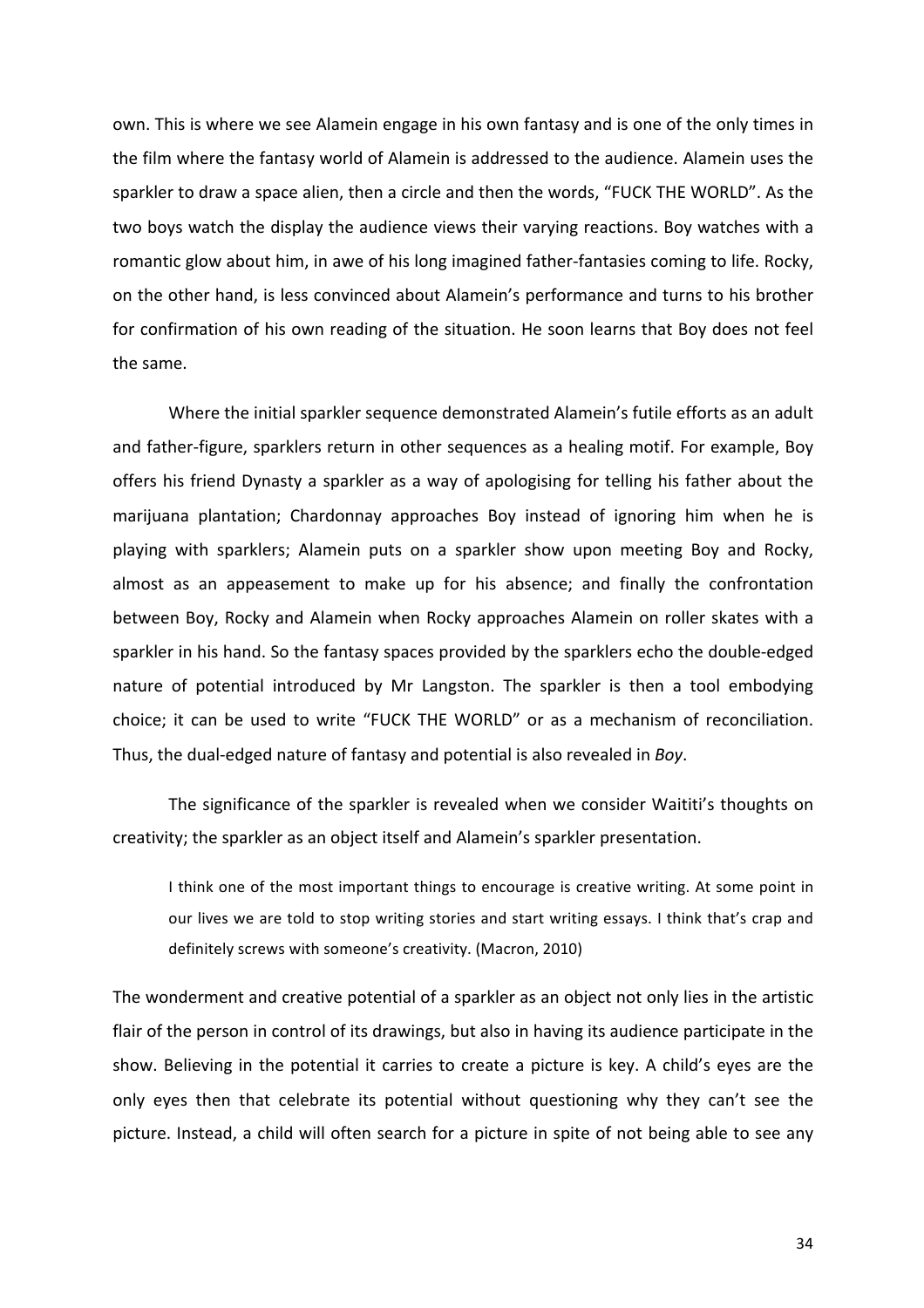trace left behind. In this sequence then, Waititi is asking the audience to indulge in fantasy, play make believe with him, and create what they will out of what they are seeing.

This idea of sharing and participating in creative narrative is most convincingly illustrated towards the end of the film, after Alamein has destroyed parts of the house in an aggressive tantrum and Boy has confronted Alamein with the goat-eaten money. After the children clean up the house and Alamein has disappeared, Boy and Rocky walk along the sea shore on their way to visit their mother's grave. As they walk, Boy tells Rocky that Alamein has now gone to Japan to train as a samurai. The audience then sees a shot of Alamein dressed as a samurai and with a sword. The film then concludes with the two boys finding Alamein sitting at their mothers' grave, full of emotion. As they sit opposite one another, it is almost as if words are not enough to convey the complex tumble of feelings surrounding them all. Rocky has the last words. He looks at Alamein and asks, "How was Japan?" The two young boys then look at each other, Boy with a questioning glance at Rocky. Editing shows a close-up shot of Boy, smilingly uncertainly at his father. The film then ends. In this moment the shared fantasy spaces of Rocky, Boy and Alamein come together and express a mutual understanding that fantasy has played a great role in negotiating their relationships to date, and that perhaps this shared fantasy space might bring them more closely together.

Through creative or fantasy narratives constructed in *Boy* we see how people are able to empower themselves by recreating a positive storyline out of negative situations. We see this reflected in the humorous elements of the film. When advertised, the hilarity of the film was highlighted. Upon reflection after viewing the film, we are able to see how the creative comedy of the film was used as a device to signal the reconstruction of narrative with which the protagonists are empowered. Waititi's 2010 film *Boy* then reminds us of the importance of the meaning of 'create' in the word 'creativity', and furthermore encourages us to see that potential has a double edge. Waititi has been reported as saying "even a stupid story with a message is still doing something" (White, 2005), showing his belief in the personal empowerment possible by telling stories. The three characters discussed in this article access their imagination in varying ways, with a common purpose of escaping traumatic circumstances. While hopeful, the final sequence still leaves the future of their relationship in question, and this noncommittal ending invites the audience to participate in imagining a future for them.

35